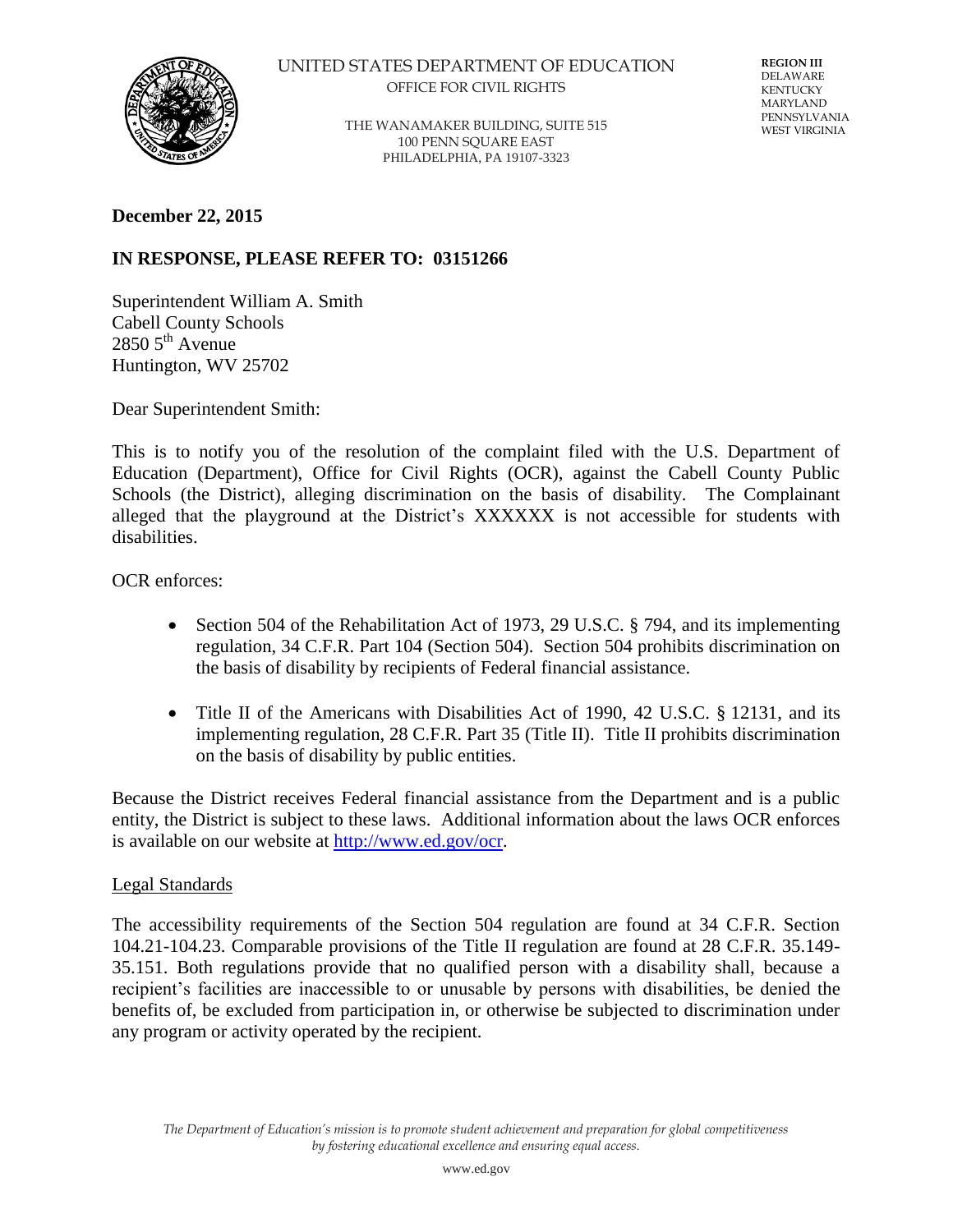A playground meets the definition of a "facility" under the Section 504 and Title II regulations (see 34 C.F.R. 104.3(i) and 28 C.F.R. 35.104). A playground facility is comprised of the structure or equipment installed to provide play activities, the route into and around the playground area, as well as the surface surrounding the structure or equipment.

The general nondiscrimination provisions of Section 504 and Title II apply to playgrounds (see 34. C.F.R. 104.4 and 28 C.F.R. 35.130). These provisions provide for equal opportunity and program accessibility.

In September 2010, the U.S. Department of Justice (DOJ) released its final rule updating the Title II regulations. Among other significant changes, DOJ adopted the entirety of the 2004 ADA Accessibility Guidelines (ADAAG) as the revised standards for physical accessibility under Title II. The 2010 ADA Standards for Accessible Design ("2010 Standards"), which took effect on March 15, 2012, consist of the 2004 ADAAG and the requirements under 28 C.F.R. §35.151. These include sections 240 and 1008, the scoping and technical requirements for play areas, in the 2010 ADA Standards.

According to 28 C.F.R. § 35.150(b)(2)(i), **e**lements that have not been altered in existing facilities on or after March 15, 2012, and that comply with the corresponding technical and scoping specifications for those elements in either the 1991 Standards or in the Uniform Federal Accessibility Standards (UFAS), are not required to be modified in order to comply with the requirements set forth in the 2010 Standards. However, 28 C.F.R. §35.150(b)(2)(ii) provides that this safe harbor provision does not apply to those elements in existing facilities that are subject to supplemental requirements, which includes play areas. Thus, play areas must comply with 2010 Standards sections 240 and 1008, as of March 15, 2012; accordingly, the 2010 ADA Standards became effective as the only physical accessibility standard for playgrounds on March 15, 2012. Under this standard, playgrounds must be designed and constructed so as to be readily accessible to and usable by persons with disabilities.

Not every component or element of a playground structure need be accessible. However, where components provide different types of play experiences, such as rocking, swinging, climbing, spinning, or sliding, at least one of each type of activity must be accessible to children with disabilities.

In reaching its determination regarding the accessibility of playground facilities, OCR analyzes whether there is an accessible route leading to and through the playground which is firm, stable, and slip resistant; whether there is a sufficient range of play structure activities within the playground that is accessible to and usable by disabled individuals; and whether there is accessible surfacing beneath accessible play equipment that is firm, stable, slip resistant, and resilient.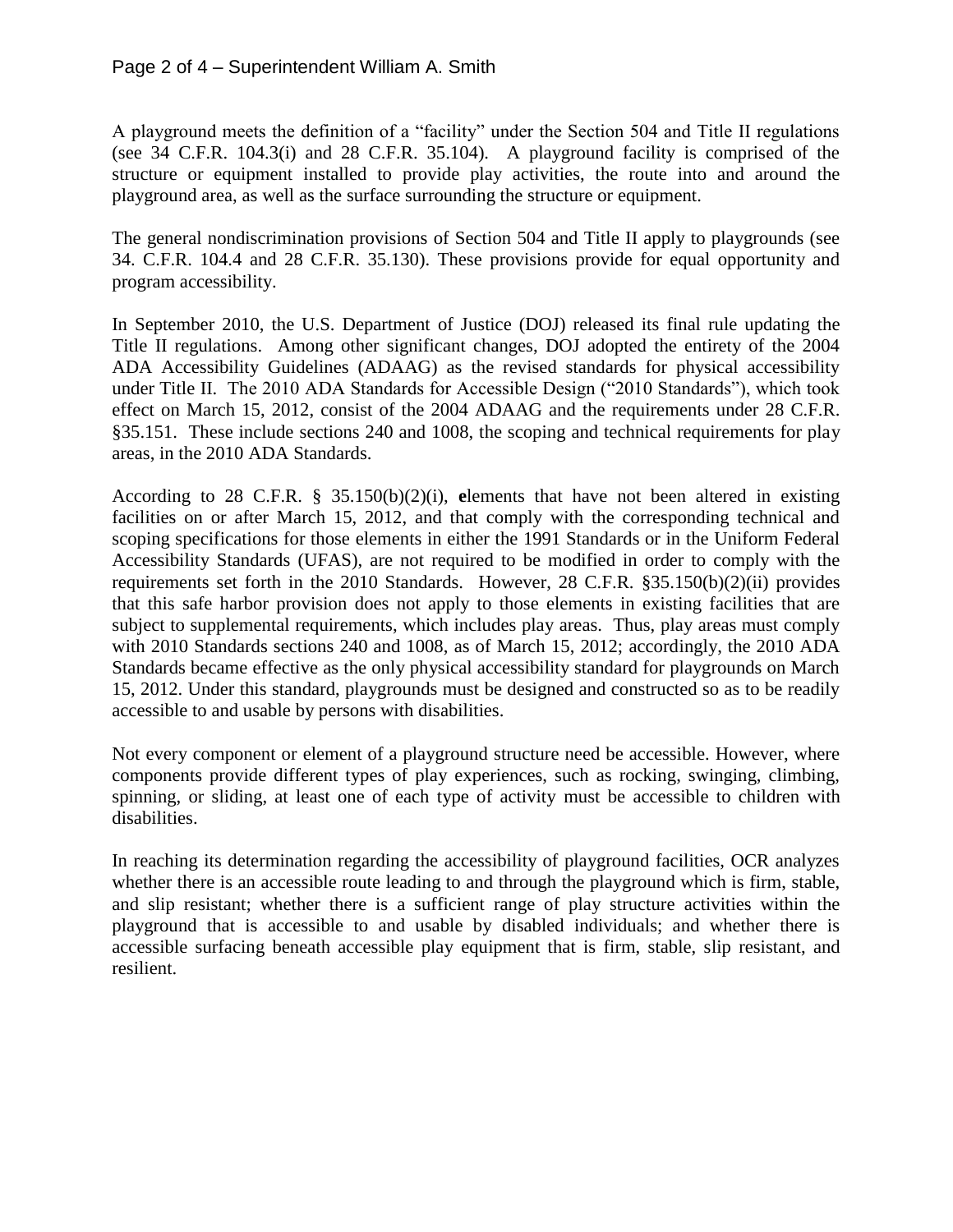## Factual Background and Analysis

- There are two playgrounds at the School: the main playground and the pre-kindergarten playground.
- The District reported to OCR that construction was completed at the School in 1951 and their main playground was developed at the time of the original construction. The District identified the play structures and equipment on the main playground, including the dates of installation and any modifications as follows: a swing set installed in 1959; a tire swing, arm-slider, lillypads, high climbing structure, see-saw, and low climbing structure installed in 1992; walking track installed in 2013; and play structure installed in 2015.
- The District reported that a second playground at the School was created for its prekindergarten program and this playground was installed in 2013. The District advised OCR that the School's main playground cannot be used by pre-kindergarten students due to applicable state safety regulations. The District reported that accessible equipment has been ordered for the pre-kindergarten playground.
- The District provided photos of both playgrounds.
- As noted above, regardless of the date of construction of the playgrounds, provisions 240 and 1008 of the 2010 ADA Standards apply and the District must comply with these provisions.

## Request to Resolve Complaint through a Voluntary Resolution Agreement

OCR procedures provide that a complaint may be resolved before the conclusion of an investigation if a recipient asks to resolve the complaint by signing a resolution agreement. The provisions of the resolution agreement must be aligned with the complaint allegations and be consistent with applicable regulations. Such a request does not constitute an admission of a violation on the part of the District, nor does it constitute a determination by OCR of any violation of our regulations.

Consistent with OCR's procedures, on September 23, 2015, the District requested to resolve this complaint through a Voluntary Resolution Agreement (the Agreement). We determined that this case was appropriately resolved through OCR's voluntary resolution process because OCR would need to conduct an on-site inspection of the School's playground facilities and verify the District's representations regarding the accessibility of the School's playgrounds in order to make a compliance determination in this complaint.

On December 18, 2015, the District signed a Voluntary Resolution Agreement with OCR to resolve the allegation in this complaint.. Accordingly, OCR is concluding its investigation of this complaint. A copy of the signed Agreement is enclosed. As is our standard practice, OCR will monitor the District's implementation of the Agreement.